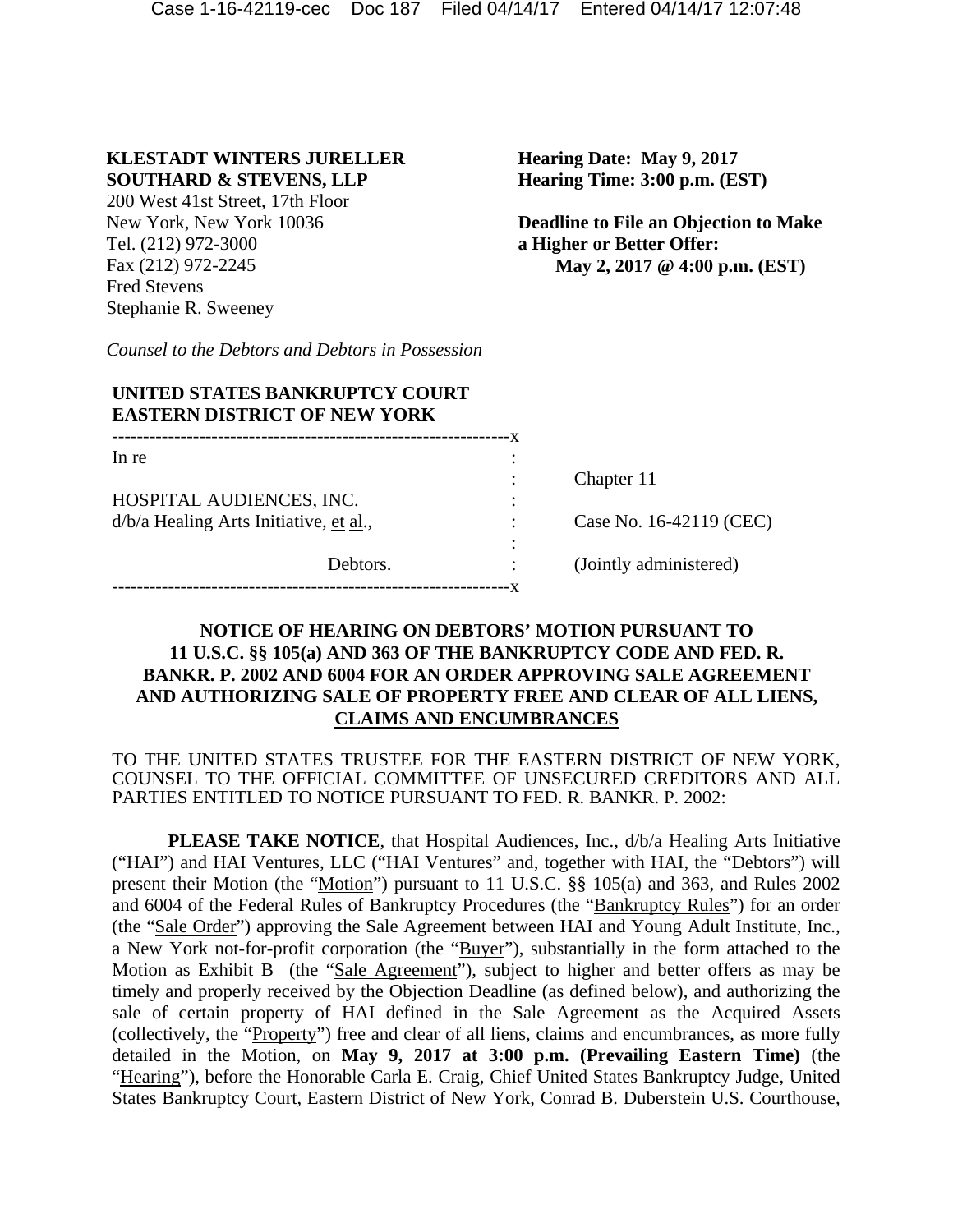271-C Cadman Plaza East, Courtroom 3529, Brooklyn, New York 11201-1800 (the "Bankruptcy Court").

PLEASE TAKE FURTHER NOTICE, that the Motion and all exhibits thereto have been filed electronically with the Clerk of the United States Bankruptcy Court for the Eastern District of New York, and may be reviewed by all registered users of the Court's website at http://www.nyeb.uscourts.gov. Copies of the Motion and exhibits thereto may be obtained by telephonic or e- mail request to the undersigned counsel for the Debtors, Attn: Kristen Garofalo, Paralegal (kgarofalo@klestadt.com).

**PLEASE TAKE FURTHER NOTICE**, that the Debtors will consider any offers for the purchase of the Property if set forth in the form of an objection and filed and served in accordance with the below objection procedures so as to be received by the Debtors by the Objection Deadline (defined below). If any such offer is timely and properly received and determined by the Debtors, in their good faith business judgment, to be better than the offer of the Buyer as set forth in the Sale Agreement (a "Competing Bid") and the Buyer does not make a subsequent offer that the Debtors determine to be better than the Competing Bid, such Competing Bid will be considered at the Hearing on the Motion. If no timely and proper Competing Bid is received and accepted by the Debtors, subject to the approval of the Court, the Debtors will consummate the sale of the Property to the Buyer pursuant to the Sale Agreement, subject to approval of the Bankruptcy Court. If any party desires any additional information regarding the Property or is interested in submitting a Competing Bid, they may contact the undersigned counsel for the Debtors, Attn: Fred Stevens.

**PLEASE TAKE FURTHER NOTICE**, that any Competing Bid and any other objection to the relief sought in the Motion shall be made in writing, filed with the Court electronically by registered users of the Court's electronic case filing system and, by all other parties in interest, e-mailed, preferably in Portable Document Format (PDF), Microsoft Word or any other Windows-based word processing format, or mailed to the Clerk of the United States Bankruptcy Court, Eastern District of New York, Conrad B. Duberstein U.S. Courthouse, 271-C Cadman Plaza East, Suite 1595, Brooklyn, New York 11201-1800, with a hard copy delivered directly to the Chambers of the Honorable Carla E. Craig, Chief United States Bankruptcy Judge, United States Bankruptcy Court, Eastern District of New York, Conrad B. Duberstein U.S. Courthouse, 271-C Cadman Plaza East, Courtroom 3529, Brooklyn, New York 11201-1800, and served upon (i) the undersigned counsel to the Debtors, Klestadt Winters Jureller Southard & Stevens, LLP, 200 West 41st Street, 17th Floor, New York, New York 10036, Attn: Fred Stevens, Email: fstevens@klestadt.com; (ii) counsel to the Buyer, Epstein Becker Green, 250 Park Avenue, New York, New York 10177, Attn: Wendy Marcari, Email: wmarcari@ebglaw.com; (iii) counsel to the Official Committee of Unsecured Creditors, SilvermanAcampora LLP, 100 Jericho Quadrangle, Suite 300, Jericho, New York 11753; and (iv) the Office of the United States Trustee, 201 Varick Street, Suite 1006, New York, New York 10014, Attn: Rachel B. Weinberger, Trial Attorney, Email: rachel.weinberger@usdoj.gov, so as to be actually received **no later than May 2, 2017 at 4:00 p.m. (Prevailing Eastern Time) (the "Objection Deadline").**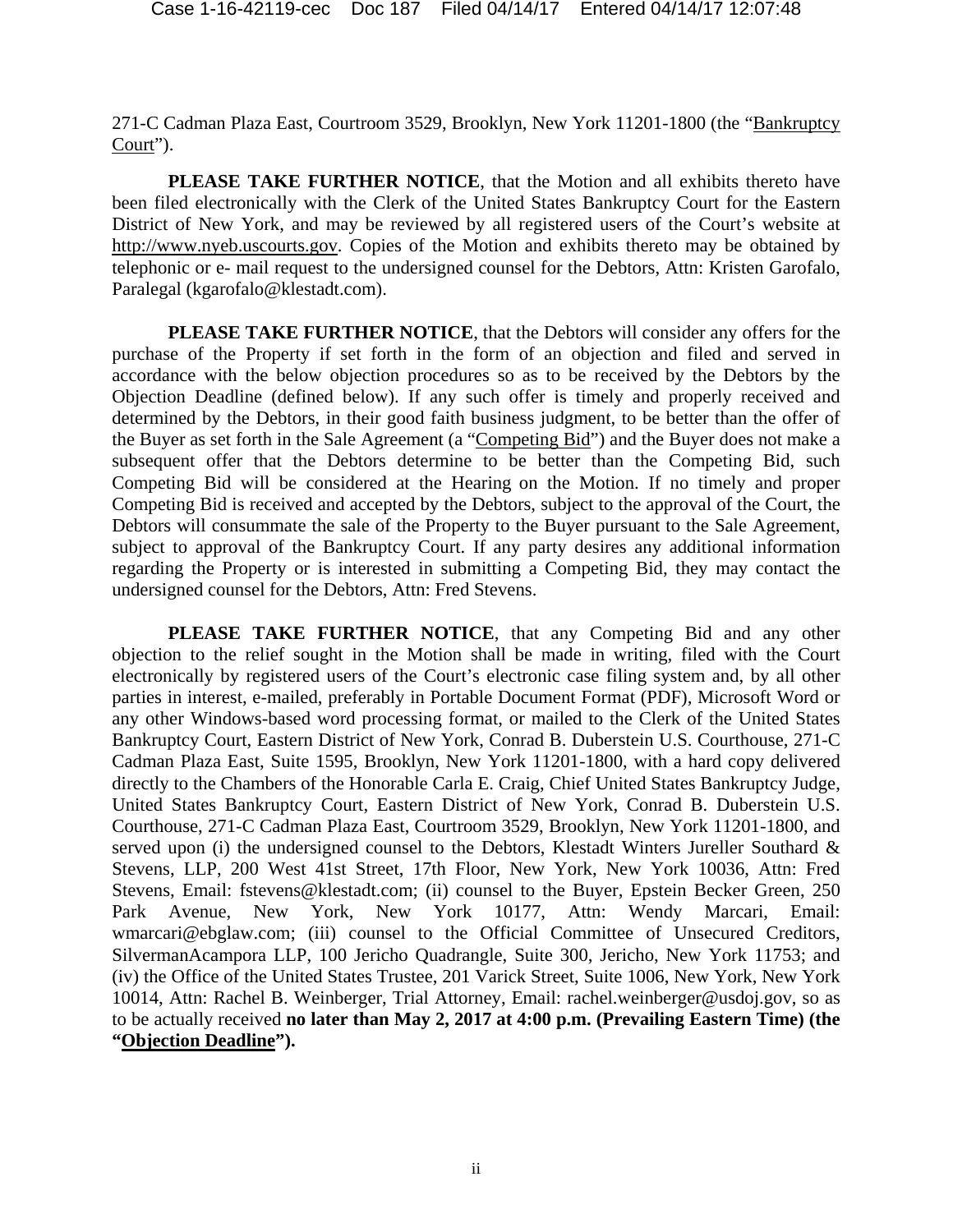Dated: New York, New York April 14, 2017

# **KLESTADT WINTERS JURELLER SOUTHARD & STEVENS, LLP**

By: */s/ Fred Stevens* 

 Fred Stevens Stephanie R. Sweeney  $200$  West  $41^{\text{st}}$  Street,  $17^{\text{th}}$  Floor New York, New York 10036 Tel: (212) 972-3000 Fax: (212) 972-2245 Email: fstevens@klestadt.com ssweeney@klestadt.com

*Counsel to the Debtors and Debtors in possession*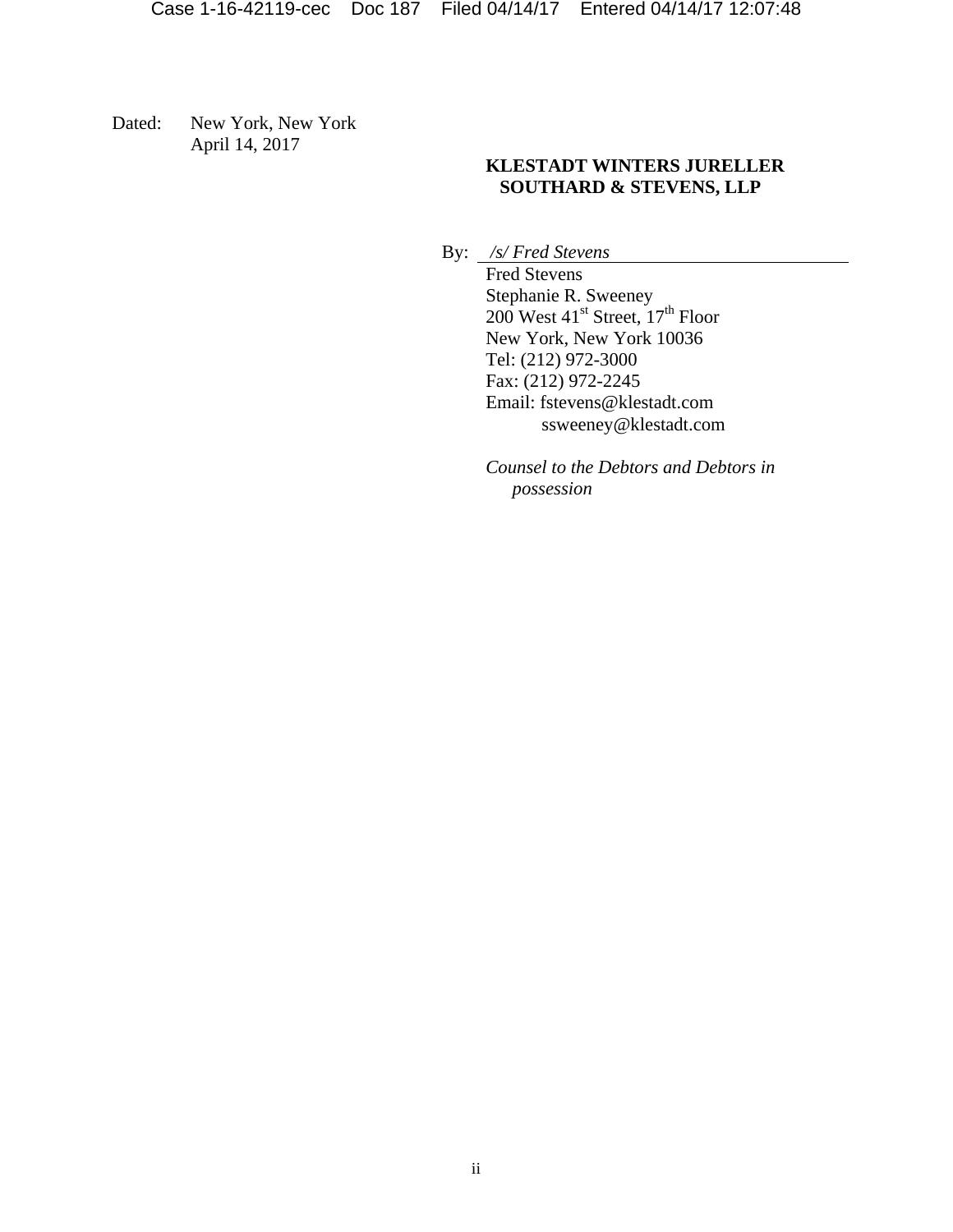### **KLESTADT WINTERS JURELLER SOUTHARD & STEVENS, LLP**

200 West 41st Street, 17th Floor New York, New York 10036 Tel. (212) 972-3000 Fax (212) 972-2245 Fred Stevens Stephanie R. Sweeney

**Hearing Date: May 9, 2017 Hearing Time: 3:00 p.m. (EST)** 

**Deadline to File an Objection to Make a Higher or Better Offer: May 2, 2017 @ 4:00 p.m. (EST)**

*Counsel to the Debtors and Debtors in Possession* 

| UNITED STATES BANKRUPTCY COURT<br><b>EASTERN DISTRICT OF NEW YORK</b> |          |           |                         |  |  |  |
|-----------------------------------------------------------------------|----------|-----------|-------------------------|--|--|--|
| In re                                                                 |          | -x<br>٠   |                         |  |  |  |
|                                                                       |          | $\bullet$ | Chapter 11              |  |  |  |
| HOSPITAL AUDIENCES, INC.                                              |          | ٠         |                         |  |  |  |
| d/b/a Healing Arts Initiative, et al.,                                |          | ٠         | Case No. 16-42119 (CEC) |  |  |  |
|                                                                       | Debtors. |           | (Jointly administered)  |  |  |  |
|                                                                       |          |           |                         |  |  |  |

## **DEBTORS' MOTION PURSUANT TO 11 U.S.C. §§ 105(a) AND 363 OF THE BANKRUPTCY CODE AND FED. R. BANKR. P. 2002 AND 6004 FOR AN ORDER APPROVING SALE AGREEMENT AND AUTHORIZING SALE OF PROPERTY FREE AND CLEAR OF ALL LIENS, CLAIMS AND ENCUMBRANCES**

# **TO THE HONORABLE CARLA E. CRAIG, CHIEF UNITED STATES BANKRUPTCY JUDGE:**

Hospital Audiences, Inc., d/b/a Healing Arts Initiative ("HAI") and HAI Ventures, LLC ("HAI Ventures" and, together with HAI, the "Debtors") submit this motion (this "Motion") pursuant to Sections 105(a) and 363 of Title 11 of the United States Code (the "Bankruptcy Code") and Rules 2002 and 6004 of the Federal Rules of Bankruptcy Procedures (the "Bankruptcy Rules") for an order (the "Sale Order"), substantially in the form annexed hereto as Exhibit A, approving the Sale Agreement between HAI and Young Adult Institute, Inc., a New York not-for-profit corporation (the "Buyer" or "YAI"), substantially in the form attached hereto as Exhibit B (the "Sale Agreement"), and authorizing the sale of certain property of HAI defined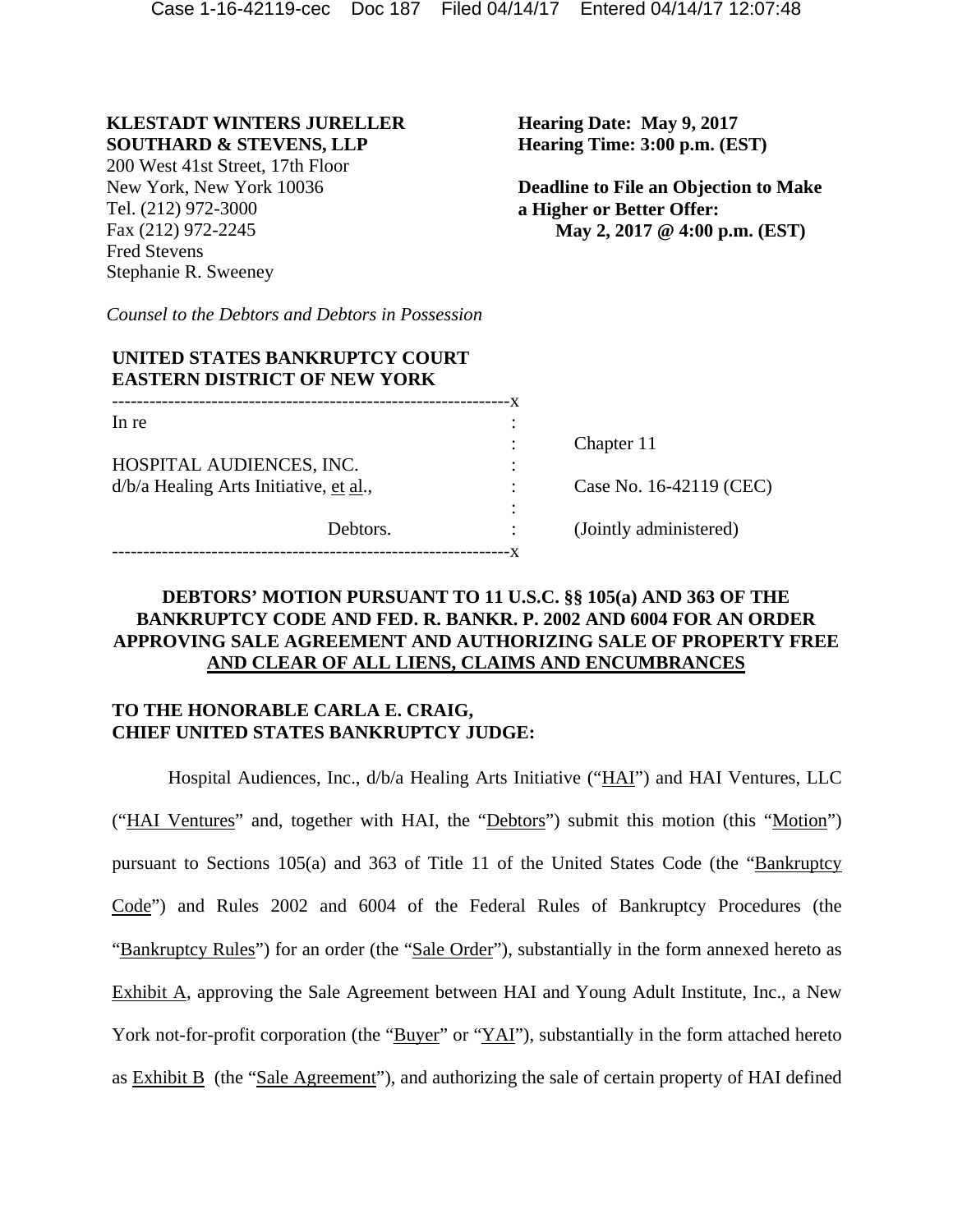in the Sale Agreement as the Acquired Assets (collectively, the "Property") to the Buyer, free and clear of all liens, claims and encumbrances, subject to any higher or better offers for the purchase of the Property as may be timely and properly received by the Debtors on or before May 2, 2017 at 4:00 p.m. (Prevailing Eastern Time), and respectfully set forth as follows:

## **JURISDICTION**

1. This Court has jurisdiction over this Motion pursuant to 28 U.S.C. §§ 157 and 1334, Administrative Order No. 264 titled "In the Matter of The Referral of Matters to the Bankruptcy Judges" of the United States District Court for the Eastern District of New York (Weinstein, C.J.), dated August 28, 1986, and Administrative Order No. 601 of the United States District Court for the Eastern District of New York (Amon, C.J.), dated December 5, 2012. This is a core proceeding pursuant to 28 U.S.C. § 157(b).

2. The statutory bases for the relief sought herein are sections 105(a) and 363 of the Bankruptcy Code, Bankruptcy Rules 2002 and 6004.

### **FACTUAL BACKGROUND**

## **I. The Chapter 11 Cases**

3. On May 16, 2016 and May 24, 2016 (as applicable, the "Petition Date"), HAI and HAI Ventures, respectively, filed voluntary petitions for relief under chapter 11 of the Bankruptcy Code in the United States Bankruptcy Court for the Eastern District of New York (the "Court").

4. The Debtors continue to operate their business and manage their property as debtors in possession pursuant to sections 1107(a) and 1108 of the Bankruptcy Code.

5. On May 20, 2016, the then Executive Committee of the Board of Directors of HAI elected to employ John Keefe as the Interim Executive Director of the Debtors (the "Interim Executive Director").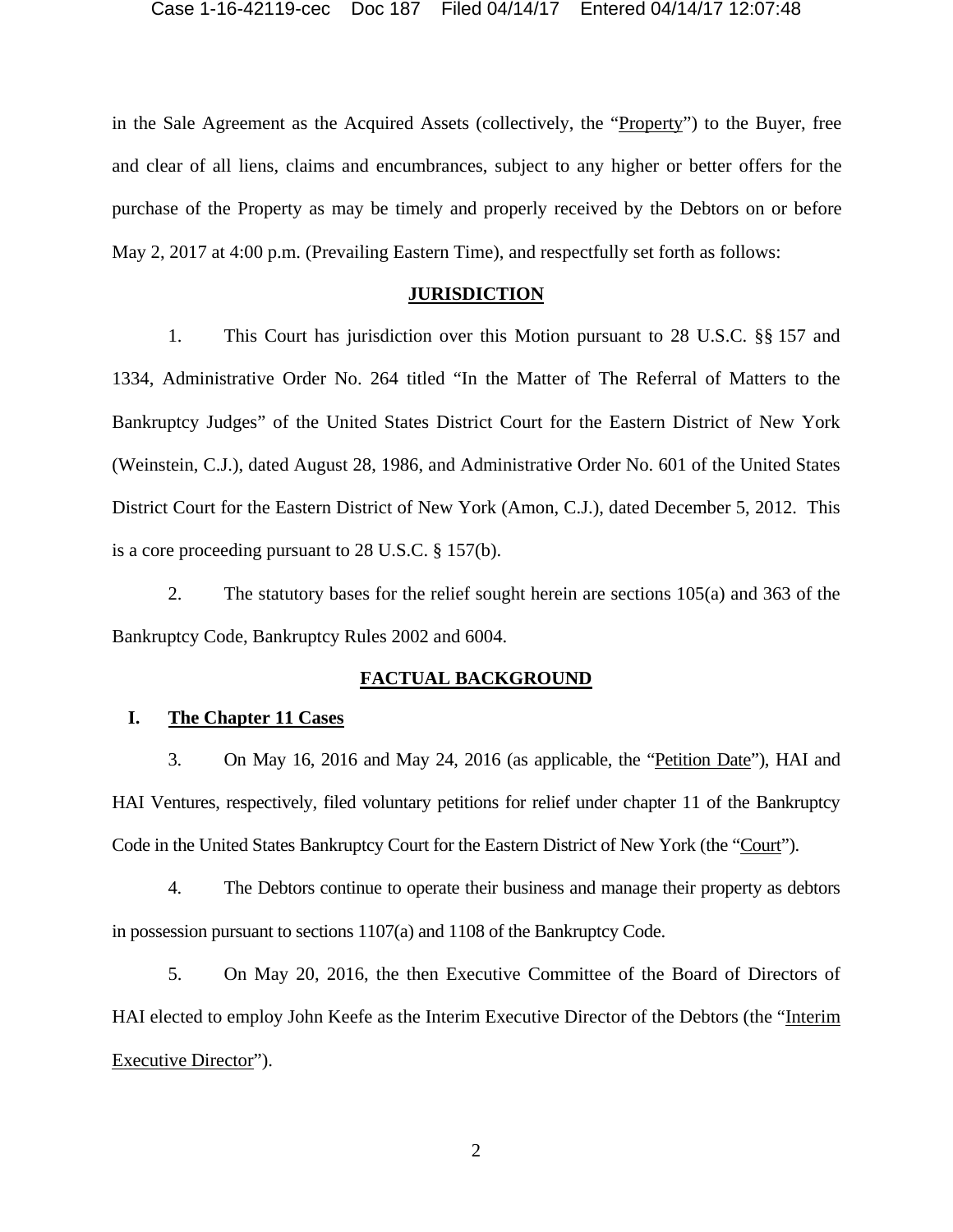6. On May 25, 2016, the United States Trustee appointed an official committee of unsecured creditors in HAI's case (the "Committee").

7. On July 22, 2016, Alan Gettner, Richard Gomes, Greg Libertiny, Jonathan Pearlroth, Laura Anne Walker and D. Leslie Winter resigned from HAI's Board of Directors (the "Board") and Jennifer Geiling, Jenny A. Hourihan, John MacIntosh and Gregory Pressman were simultaneously elected to the Board.

8. No trustee or examiner has been appointed in these chapter 11 cases.

## **II.** The Proposed Sale<sup>1</sup>

9. HAI is a New York not-for-profit corporation that has provided an array of arts, education and wellness programs to culturally underserved populations throughout New York City for over 45 years. HAI has provided access to Broadway shows, the Metropolitan Opera, world class museums and other cultural experiences to audience members in hospitals, shelters, nursing homes, New York City public schools, social services agencies and other public forums.

10. Over the last eleven months during which these chapter 11 cases have been pending, the Debtors, through their counsel and their Interim Executive Director, have sought to obtain the contributions and/or financing needed to continue HAI's charitable operations or a purchaser of HAI's assets for the benefit of its employees and creditors and the communities that it serves. Unfortunately, the Debtors have been unable to secure the funds necessary to continue operating; on or about May 13, 2016, the Debtors ceased day-to-day operations and terminated their remaining employees other than their acting interim executive director, whose role was assumed by the existing Interim Executive Director. The Buyer represents the only party to date

 $<sup>1</sup>$  In the event of any discrepancy between the provisions of this Motion and the provisions of the Sale Agreement,</sup> the provisions of the Sale Agreement shall control.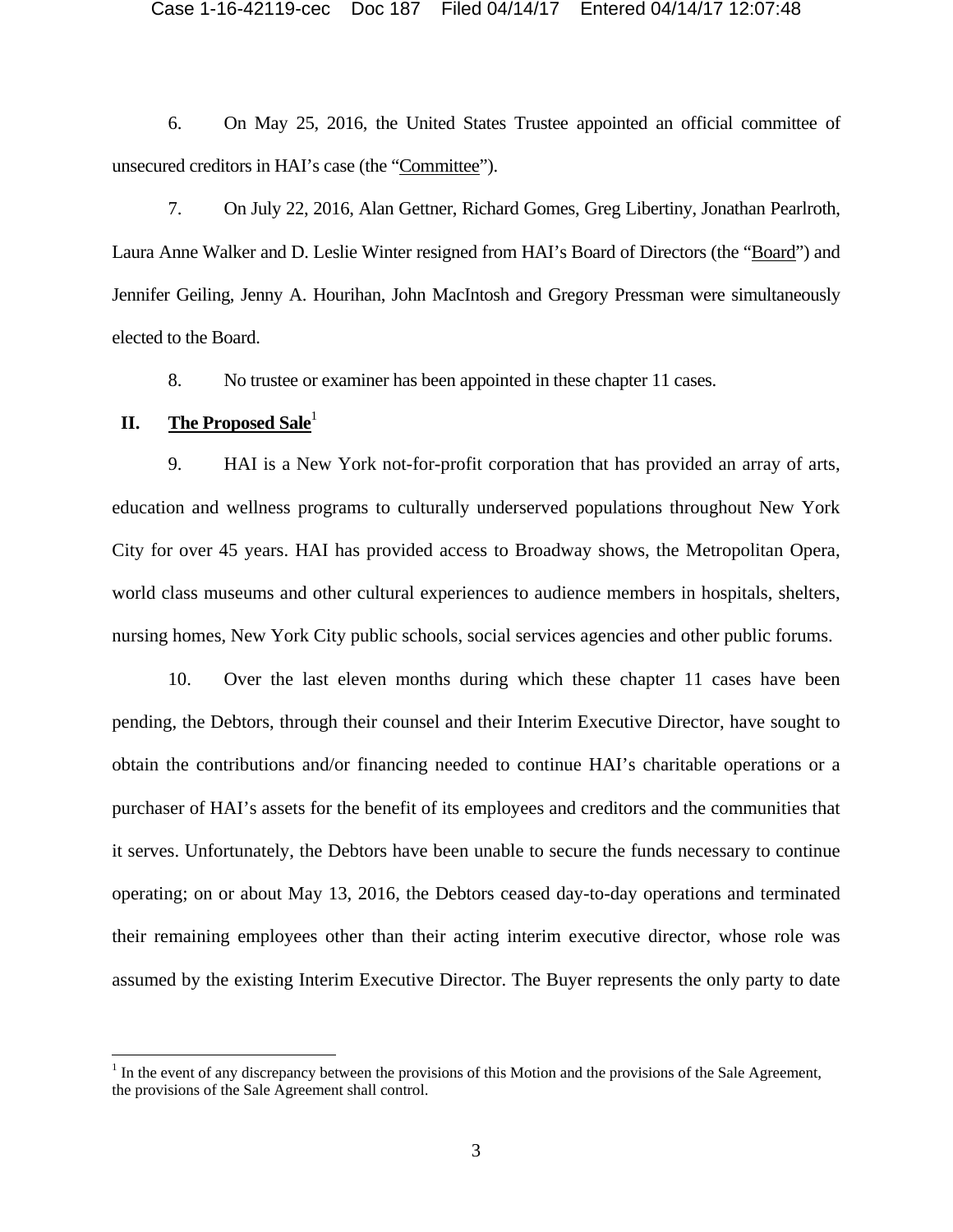who has responded with interest in acquiring HAI's assets and continuing its charitable programs.

11. YAI, the proposed Buyer, is itself a New York not-for-profit organization. YAI works with individuals, families, governments, corporate partners, donors and foundations to ensure that people with disabilities are recognized for their abilities, achieve the goals that are important to them and are integrated into their communities. Through its staff of more than 4,500 people, YAI creates new opportunities for individuals of all ages with intellectual and developmental disabilities to live, love, work, learn and otherwise achieve the fullest life possible.

12. Pursuant to the Sale Agreement, YAI will purchase certain of HAI's assets, as further detailed and defined in the Sale Agreement as the Acquired Assets, including, but not limited to, HAI's right, title and interest in and to its corporate legal names, trademarks, copyrights, trade secrets and other intellectual property, domain name registrations, e-mail addresses, internet websites and social media sites and accounts, work-product, marketing records, vendor lists, employee records, originals or copies of expired contracts, permits, if any, and goodwill.

13. Certain of HAI's assets are excluded from the sale, including, but not limited to, all of HAI's right, title and interest in and to its cash, accounts receivable, bank accounts, owned or leased real property, owned or leased computer software and hardware, tax benefits or claims (except to the extent attributable to the Property), unacquired books and records, unexpired contracts, policies and procedures, telephone and facsimile numbers, amounts or claims payable under any insurance policy of HAI's business, including, without limitation, any directors and officers liability insurance, arising prior to the closing, all artwork owned by HAI or related to its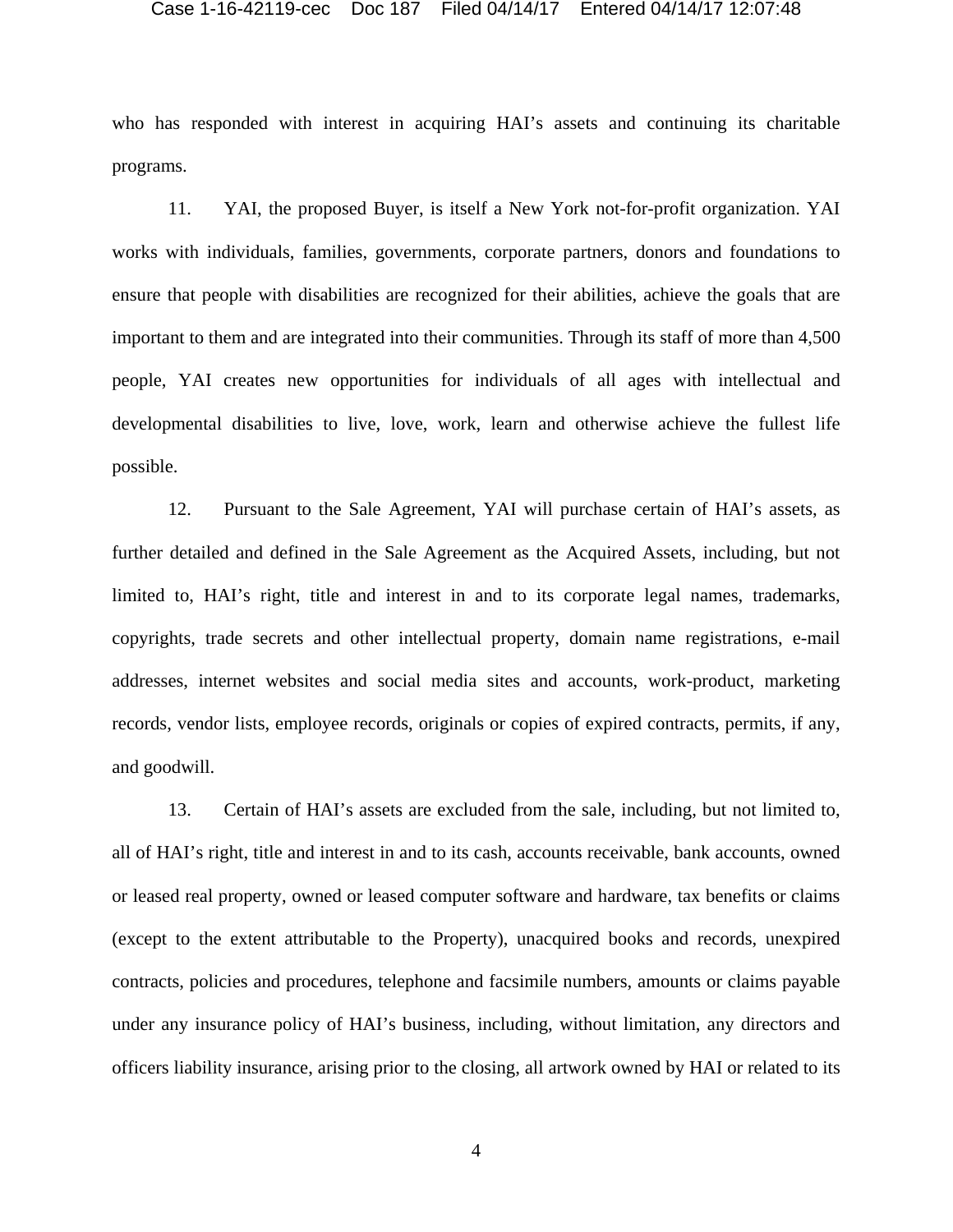business, litigation claims against any third parties arising prior to the closing and not specifically related to the Property (including any claims under Chapter 5 of the Bankruptcy Code) and HAI's 34-passenger bus.

14. In exchange for the Property, YAI will deliver to HAI at closing a purchase price of \$25,000 (the "Purchase Price"). As a condition to closing and YAI's payment of the Purchase Price, a grant of funds in the amount of \$100,000 to be made by SeaChange Capital Partners to YAI in furtherance of YAI's charitable mission will be deposited with a third party escrow agent and subject to release immediately following the closing. The Debtors will utilize the Purchase Price to pay outstanding fees to the United States Trustee, pay back amounts due the Interim Executive Director and pay outstanding storage fees incurred in connection with storing certain artwork and records. The Debtors anticipate that the Purchase Price will be insufficient, after payment of the transaction expenses, to fund any distributions to creditors of the Debtors' estate.

15. Debtors and their Interim Executive Director believe that the sale to YAI is in the best interests of the Debtors and their estate, as well as the communities served by HAI and YAI. The proposed sale represents the only offer the Debtors have received to date for the purchase of their assets and therefore the best opportunity for the Debtors to maximize the value of the Property. The proposed sale will allow the Property to be utilized in the spirit of HAI's charitable mission and in furtherance of YAI's charitable work, without any appreciable cost to the estate.

16. In order to ensure that that the sale is the estate's best opportunity to maximum value for the benefit of the Debtors' creditors, the Debtors will consider any higher or better offer than the offer of the Buyer set forth in the Sale Agreement (any such offer, a "Competing Bid") if such Competing Bid is timely and properly received by the Debtors on or before May 2,

5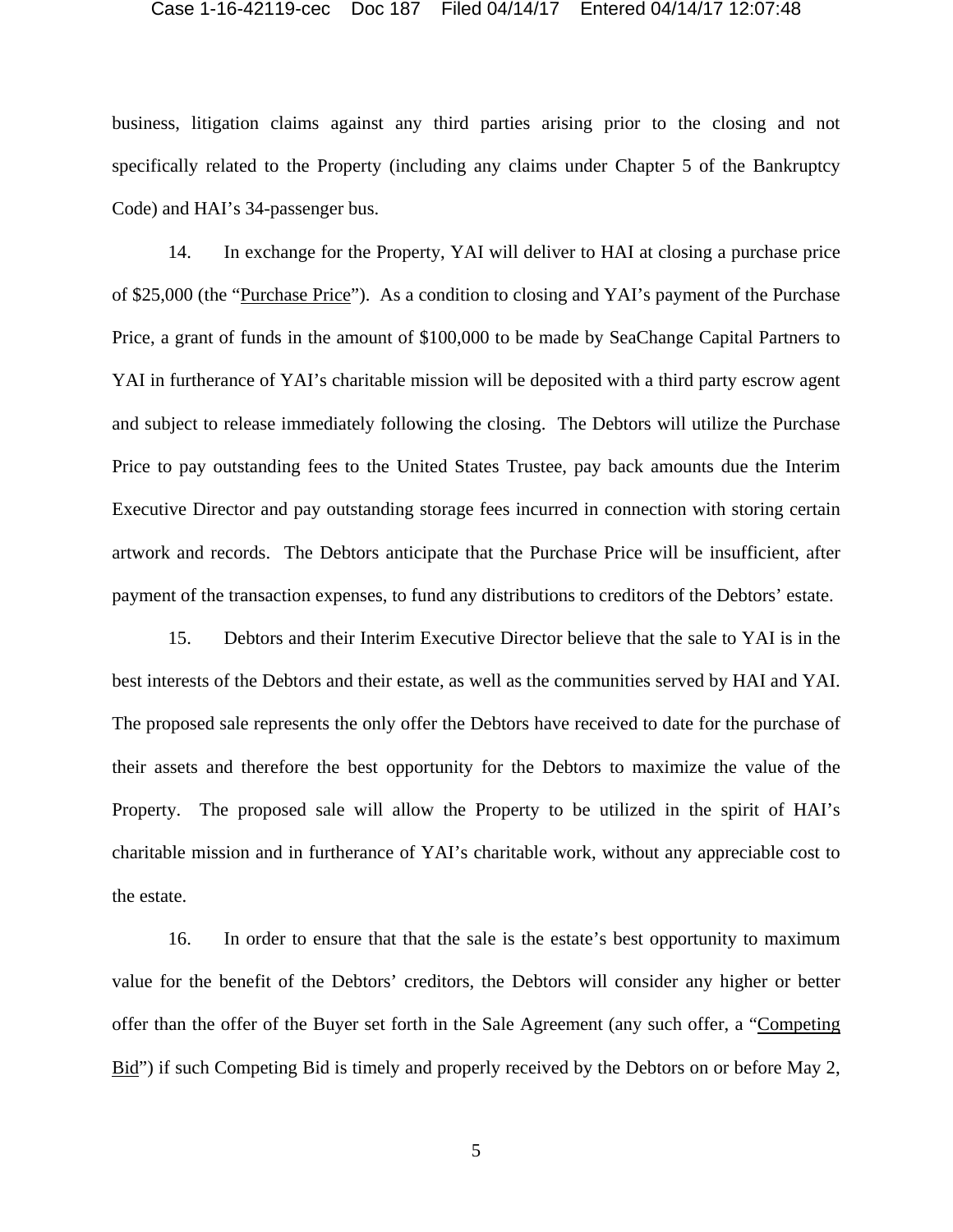2017 (the "Objection Deadline") and served in accordance with the procedures set forth in the Notice of Motion filed concurrently with this Motion.

### **III. Extraordinary Provisions**

17. In accordance with Administrative Order 557, In re: Adoption of Sale Guidelines, dated March 29, 2010, the Debtors disclose the following Extraordinary Provisions provided for in the Sale Agreement:

(i) Requested Findings as to Successor Liability. Pursuant to the Sale Agreement, the Buyer shall not assume or be obligated to pay or assume any claims, interests, encumbrances or other liabilities of HAI currently existing or hereafter arising, or otherwise, whether or not disclosed to the Buyer, and HAI shall retain and remain exclusively liable for such excluded liabilities. The intent and objective of HAI and the Buyer is that the Buyer shall not assume, and no transferee liability will attach to the Buyer pertaining to, any such excluded liabilities. The Sale Order shall provide that the sale is to the Buyer with no successor liability.

(ii) Access to Records. The Buyer is acquiring employee records, contract records, marketing records, vendor list records and employee records, provided that HAI is entitled, at its sole cost and expense, upon reasonable notice, during regular business hours and at mutually agreeable times, to receive copies of such acquired records for a period of two (2) years after closing. HAI is maintaining all other original books and records, including HAI's corporate, financial and tax books and records and any other books and records HAI is required by law to maintain, provided that Buyer shall be entitled, at its sole cost and expense, to receive copies of such excluded records.

(iii) Relief from Bankruptcy Rule 6004(h). A material inducement to the Buyer's willingness to enter into the Sale Agreement is the condition that Bankruptcy Rule

6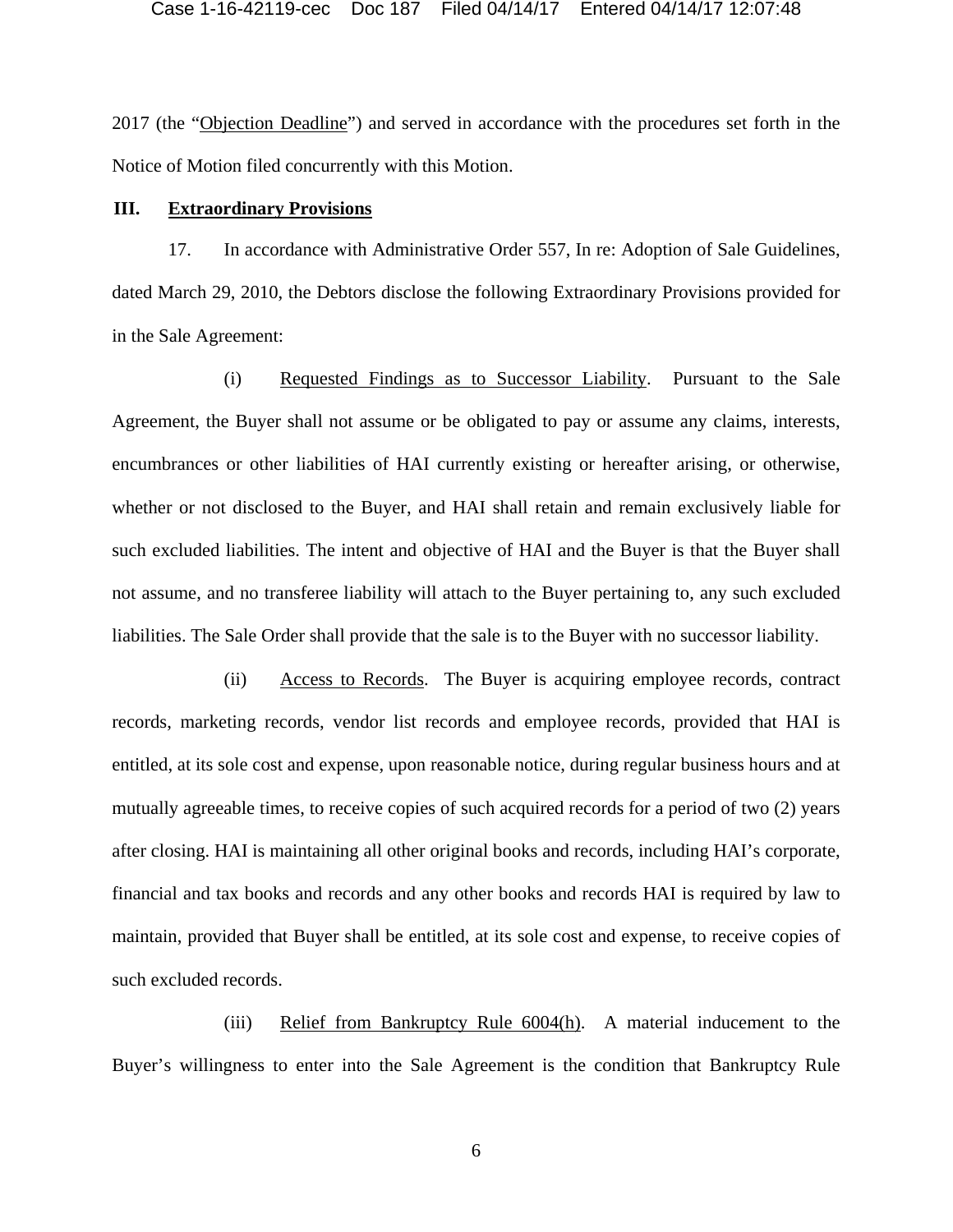6004(h) is waived and there will be no stay of execution of the Sale Order under Bankruptcy Rule 7062.

### **SUMMARY OF THE RELIEF REQUESTED**

18. By this Motion and the Sale Agreement, the Debtors are seeking entry of the attached Sale Order, *inter alia*, approving the Sale Agreement, authorizing the sale of the Property to the Buyer free and clear of all liens, claims and encumbrances under Section 363(f) of the Bankruptcy Code, finding that the Buyer is a good faith purchaser entitled to the protections of Section 363(m) of the Bankruptcy Code, and confirming the Buyer is acquiring the Property free and clear of excluded assets and liabilities and releasing Buyer with respect thereto.

### **LEGAL AUTHORITY**

## **I. The Sale is Supported by Legitimate Business Justifications**

19. Section 363(b)(1) of the Bankruptcy Code provides that the "[t]he Debtor, after notice and a hearing, may use, sell or lease, other than in the ordinary course of business, property of the estate." 11 U.S.C. § 363(b)(1). The decision to use, sell or lease property of the estate is subject to the exercise of the Debtors' business judgment. *See Committee of Equity Sec. Holders v. Lionel Corp. (In re Lionel Corp.)*, 722 F.2d 1063, 1071 (2d Cir. 1983). Further, to obtain court approval to sell property under section 363(b) of the Bankruptcy Code, a debtor need only show a legitimate business justification for the proposed action. *See id*. at 1070 ("Where the debtor articulates a reasonable basis for its business decisions (as distinct from a decision made arbitrarily or capriciously), courts will generally not entertain objections to the debtor's conduct."); *Committee of Asbestos-Related Litigants and/or Creditors v. Johns-Manville Corp. (In re Johns-Manville Corp.)*, 60 B.R. 612, 616 (Bankr. S.D.N.Y. 1986).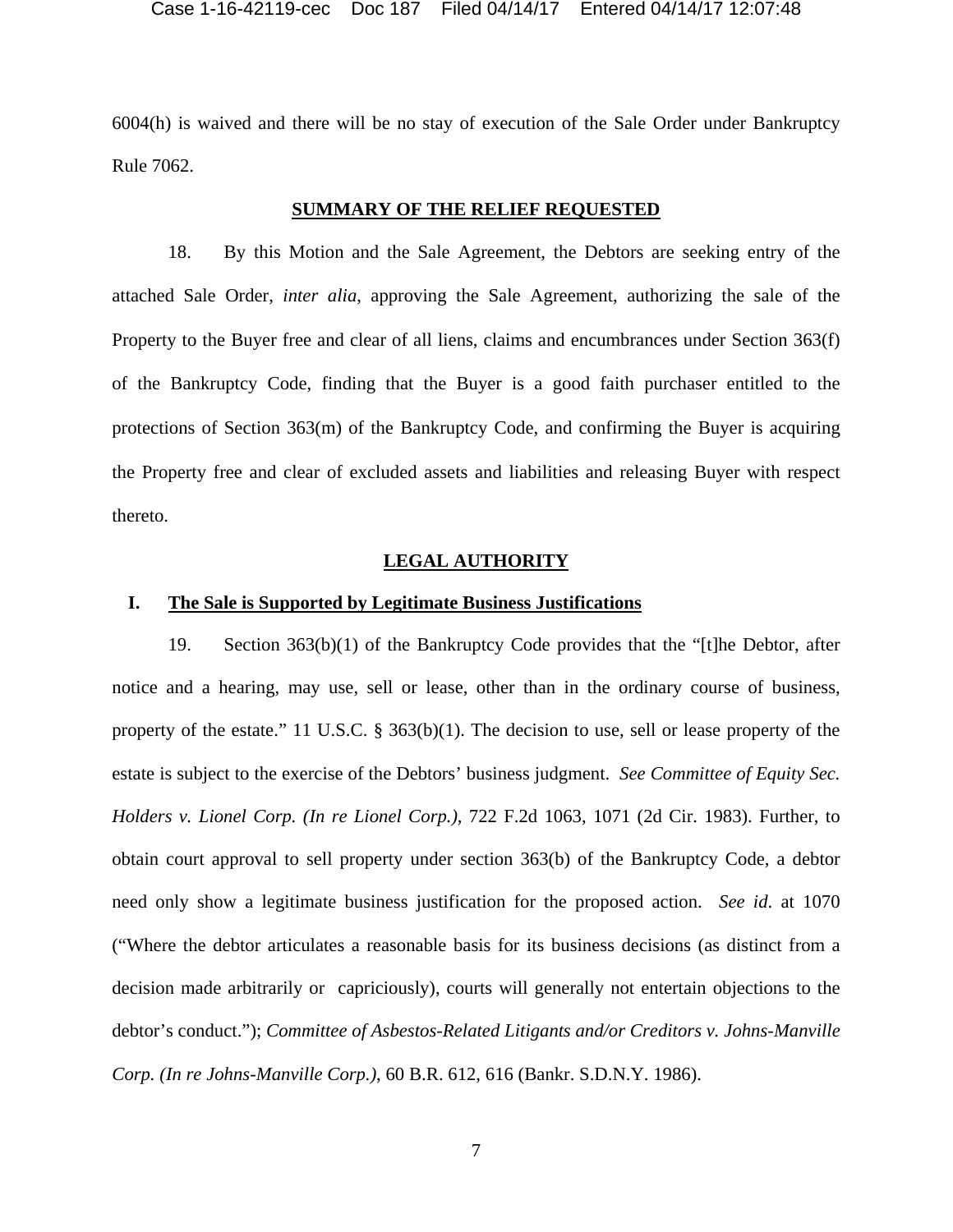20. The Debtors believe that the sale of the Property as outlined herein, together with the opportunity for the Debtors to receive any Competing Bids on or before the Objection Deadline, represents the estate's best opportunity to achieve the highest and best offer and to recover the maximum value from the Property for the benefit of the estate and its creditors.

## **II. Sale Free and Clear of All Liens**

21. Section 363(f) of the Bankruptcy Code authorizes a debtor to sell property free

and clear of any interest in such property of an entity other than the estate only if:

- (i) applicable nonbankruptcy law permits the sale of such property free and clear of such interest;
- (ii) such entity consents;
- (iii) such interest is a lien and the price at which such property is to be sold is greater than the aggregate value of all liens on such property;
- (iv) such interest is in bone fide dispute; or
- (v) such entity should be compelled, in a legal or equitable proceeding, to accept a money satisfaction of such interest.

22. Section 363(f) is drafted in the disjunctive, and satisfaction of any one of its five requirements will suffice to permit the Sale "free and clear." *See Michigan Employment Sec. Comm'n v. Wolverine Radio Co., Inc. (In re Wolverine Radio Co.)*, 930 F.2d 1132, 1147 n.24 (6th Cir. 1991).

23. Several courts have held that, notwithstanding the use of the term "interest" in the statutory language of section 363(f), such section grants bankruptcy courts the power to convey assets free and clear of claims. *See, e.g.*, *In re Trans World Airlines., Inc.*, 322 F.3d 283, 290 (3rd Cir. 2003); *In re Medical Software Solutions*, 286 B.R. 431, 446 (Bankr. D. Utah 2002); *In re Trans World Airlines, Inc.*, Case No. 01-0056, 2001 WL 1820325 at \*5 (Bankr. D. Del. Mar. 27, 2001) ("Authorizing the sale [of debtor's assets] free and clear of . . . successor liability claims achieves the purpose of section 363 [of the Bankruptcy Code] intended by Congress."). Section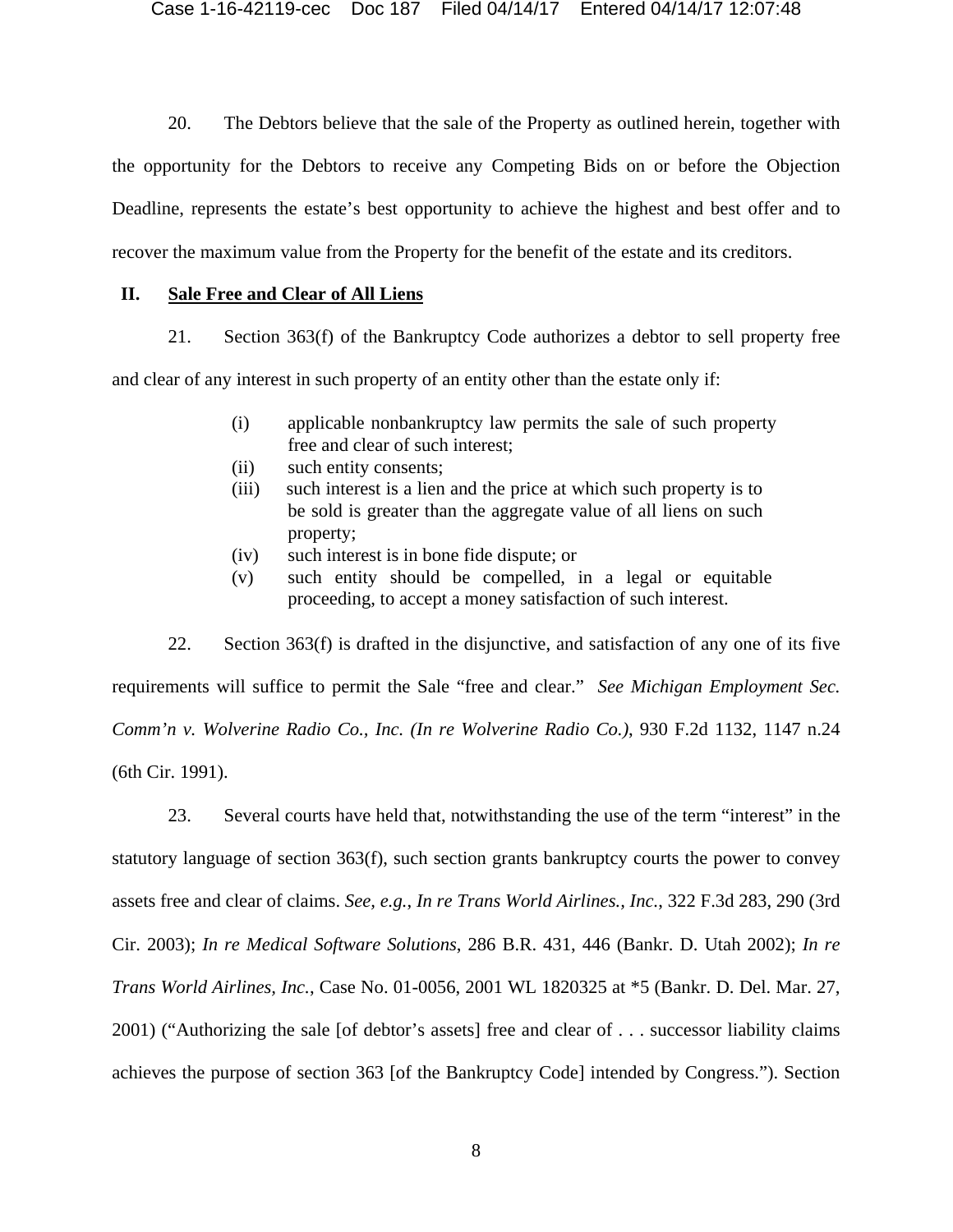105(a) of the Bankruptcy Code provides additional support for a court's authority to convey assets free and clear of claims. *See Volvo White Truck Corp. v. Chambersburg Beverage, Inc. (In re White motor Credit Corp.)*, 75 B.R. 944, 948 (Bankr. N.D. Ohio 1987) (stating that the absence of specific authority to sell assets free and clear of claims poses no impediment to such sale, as such authority is implicit in the court's equitable powers when necessary to carry out the provisions of Title 11); *see also Equity Broadcasting Corp. v. Winstar New Media Co., Inc. (In re Winstar Communications, Inc.)*, 284 B.R. 40, 48 (Bankr. D. Del 2002) (approving a sale order transferring the debtor's securities free and clear of all encumbrances pursuant to sections 105(a) and 363(f) of the Bankruptcy Code).

24. The Debtors are not aware of any objection of any party to the sale of the Property free and clear of claims and liens. In fact, all liens of the Debtors' secured creditors were necessarily released upon the Debtors' payment in full of such secured creditors' claims. The Buyer would not have entered into the Sale Agreement if the Property were not to be sold free and clear of all liens, claims and encumbrances or if the Buyer would, or in the future could, be liable for any such liens, claims and encumbrances. The Debtors submit that the sale of the Property should be permitted free and clear of all liens, claims and encumbrances, with any such liens, claims and encumbrances, to the extent there are any, to attach to the sale proceeds in the order of their priority.

### **III. Purchaser is a Good Faith Purchaser Pursuant to Bankruptcy Code Section 363(m)**

25. The Debtors also request that this Court enter an order finding that the Buyer is a good faith purchaser of the Property pursuant to Section 363(m) of the Bankruptcy Code such that the reversal or modification on any appeal of the sale of the Property to the Buyer will not affect the validity of the sale to the Buyer, whether or not the Buyer knew of the pendency of the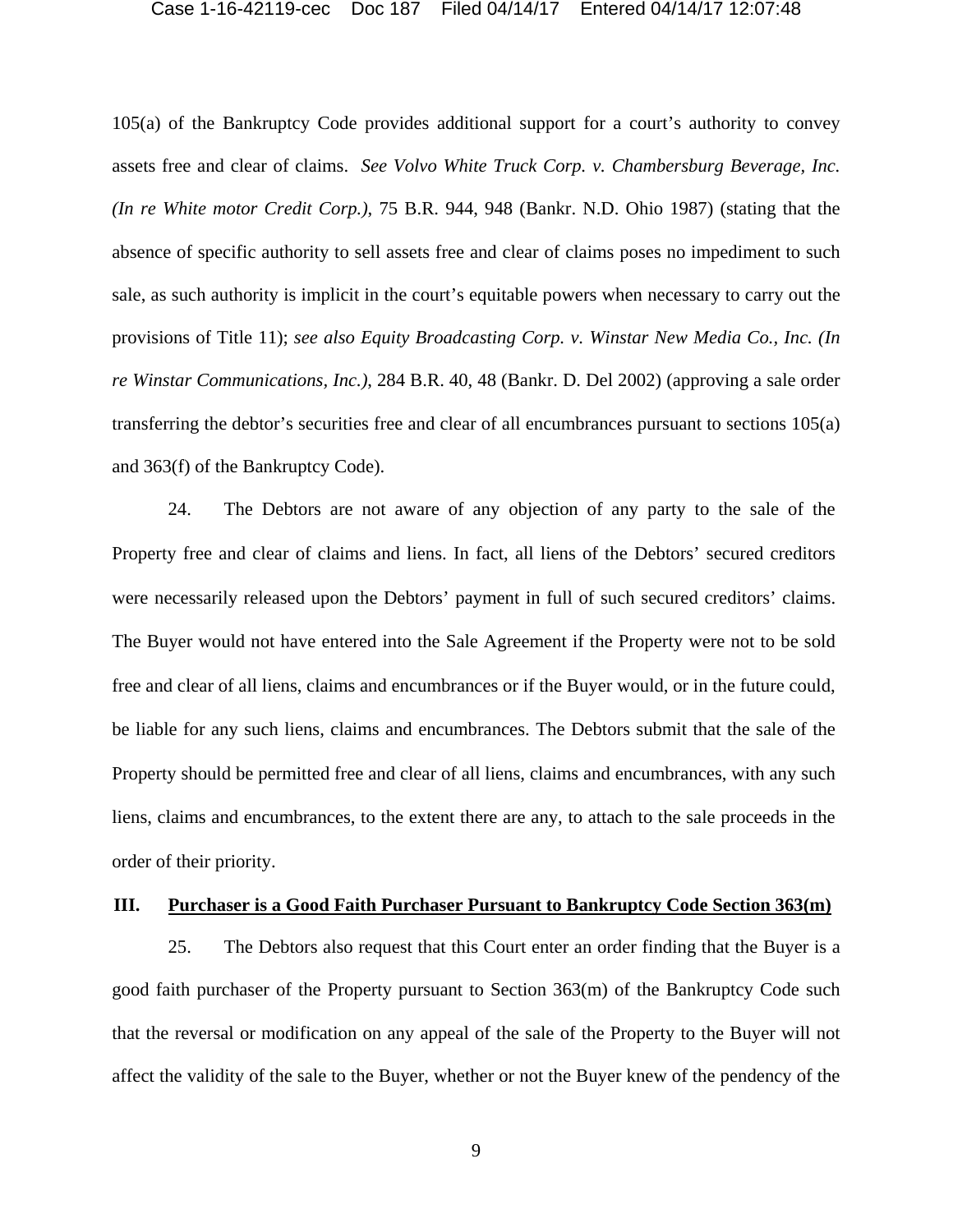appeal. *See* 11 U.S.C. § 363(m); *see also In re Motors Liquidation Co.*, 430 B.R. 65, 78 (S.D.N.Y. 2010) ("Section 363(m) limits the appealability of a Section 363 sale order that has been consummated to the issue of the purchaser's good faith").

26. Although the Bankruptcy Code does not define "good faith," the Second Circuit has held that:

The "good faith" component of the test under  $\S$  363(m) speaks to the equity of [the buyer's] conduct in the course of the sale proceedings. Typically, the misconduct that would destroy a purchaser's good faith status at a judicial sale involves fraud, collusion between the purchaser and other bidders or the trustee, or an attempt to take grossly unfair advantage of other bidders.

*In re Colony Hill Assocs.*, 111 F.3d 269 (2d Cir. 1997)111 F.3d at 276 (internal citations omitted); *In re GSC, Inc.*, 453 B.R. at 180 (citing *Licensing by Paolo, Inc. v. Sinatra (In re Gucci*), 126 F.3d 380 (2d Cir. 1997)) ("Good faith of a purchaser is shown by the integrity of his conduct during the course of the sale proceedings . . . and the relevant inquiry [remains] whether that conduct was intended to control the sale price or take unfair advantage of prospective bidders.").

27. The Buyer is undertaking the Sale Agreement and the proposed transaction with the Debtors at arm's-length, for value and in good faith in accordance with Section 363(m) of the Bankruptcy Code. Neither party has engaged in any conduct or collusion that would cause or permit the sale Agreement to be avoided under Section 363(n) of the Bankruptcy Code. Relief under Section 363(m) of the Bankruptcy Code will ensure the finality of the sale and garner the highest value for the Property and is a material term required by the Buyer in the Sale Agreement.

10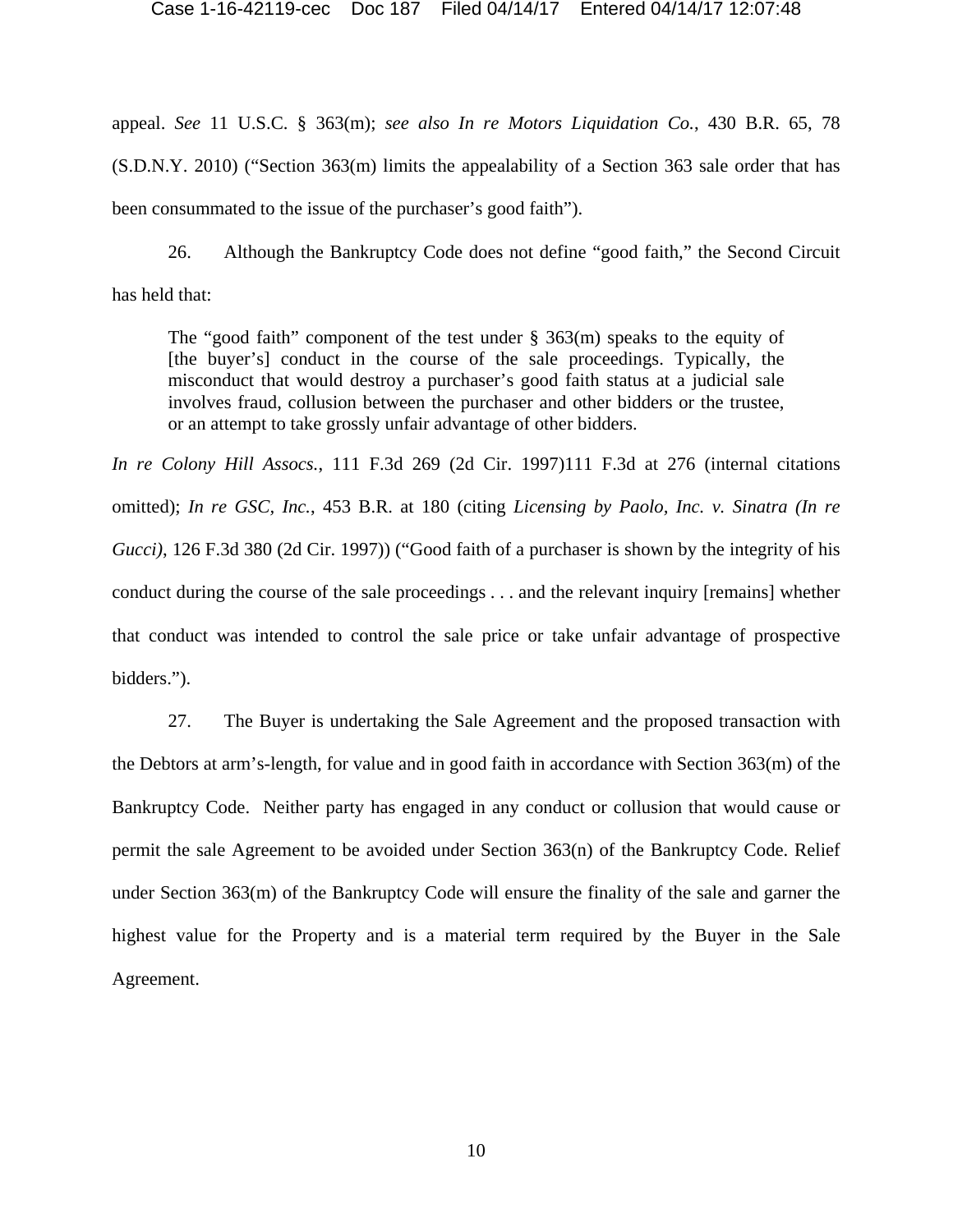## **NOTICE**

28. Contemporaneously with the filing of the Motion, the Debtors filed with the Court and served by first class mail a notice of the relief requested in this Motion upon: (i) the Office of the United States Trustee; (ii) counsel to the Buyer; (iii) counsel to the Committee, (iv) all persons who made their interest in the Property known to the Debtors and/or their counsel or asserted any liens against or any interest in the Property; (v) all known creditors and all known parties in interest in these chapter 11 cases, and (vi) all entities having filed a notice of appearance or otherwise entitled to notice pursuant to Bankruptcy Rule 2002.

29. The Debtors respectfully submit that notice of this Motion is compliant with Bankruptcy Rules 2002 and 6004 and is otherwise reasonable and appropriate, and that no other or further notice of the relief requested herein is warranted or required.

## **NO PRIOR RELIEF**

30. No prior motion for the relief sought herein has been made to this or any other court.

*[remainder of the page intentionally left blank]*